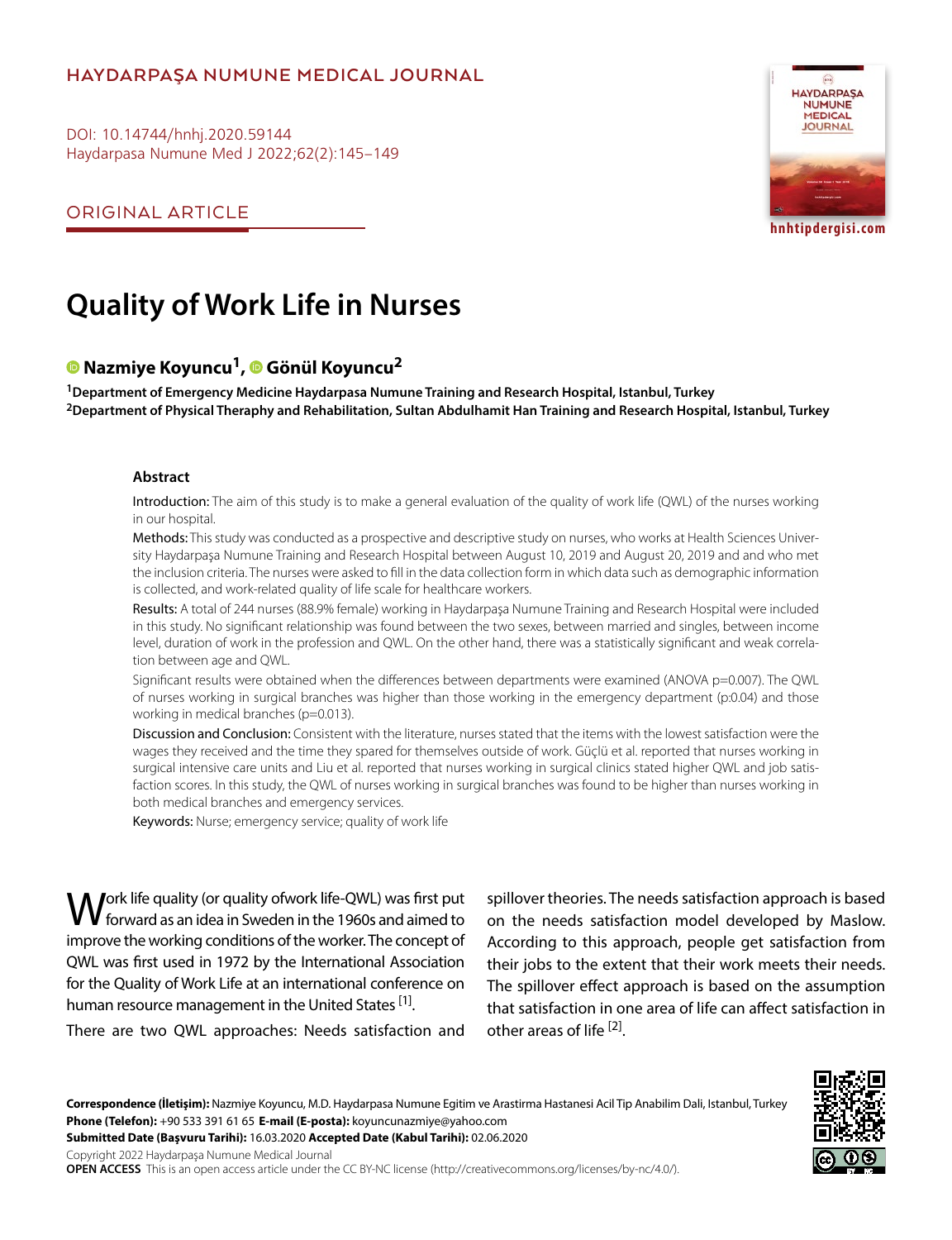Martel and Dupuis defined the QWL as a concept that covers the evaluation of working conditions, employee satisfaction and dissatisfaction, the productivity of the employee and the institution, the social environment in the business environment, the management style, the relationship between work life and non-work life, in short, the strengths and weaknesses of the work environment [1].

According to Schilesinger, QWL is the effort to create a work environment in which personal knowledge and skills are developed, to increase employee motivation, to evaluate and analyze continuous improvement [3].

As a result of the work environment and the nature of the work, it is known that creating quality working conditions in health institutions is more difficult than in other business lines <sup>[4-6]</sup>. In a review of QWL in nurses, it was stated that there are six main factors that determine the QWL of nurses. These are listed as leadership and management styles, shift work, wages and benefits, relations with colleagues, demographic characteristics, workload and job tension <sup>[7]</sup>.

In some studies investigating how to improve the QWL in healthcare workers, items such as better wages, more convenient working hours, better management and better recognition come to the fore  $[8,9]$ .

Although there are many studies on QWL in the field of health, it is seen that the measurement tools to evaluate the QWL of healthcare workers are not sufficient [9]. In 2011, Aydın et al.<sup>[10]</sup> developed the "Healthcare Workers' Work Life Scale" in order to evaluate the QWL of healthcare workers in Turkey and conducted the Turkish validity and reliability tests.

#### **Objective**

The aim of this study is to make a general evaluation of the QWL of the nurses working in our hospital.

### **Materials and Methods**

This study was conducted as a prospective and descriptive study on nurses, who works at Health Sciences University Haydarpaşa Numune Training and Research Hospital between August 10, 2019 and August 20, 2019 and and who met the inclusion criteria. Accordingly, the nurses who were actively working in a clinical field, have agreed to participate in the study, were not pregnant, did not breastfeed, did not take leave for any reason that would affect the working time, such as maternity leave, were not on annual leave or resting due to a health issue during the study period, did not use drugs that would affect CNS such as anxiolytics, completed the work life quality scale and data collection form, and who have been working in the profession for more than one year and less than 25 years, were included in the study.

Nurses who did not agree to participate in the study, working in departments of the hospital where patient care is not actively performed, such as administrative units, not working actively for any reason such as annual leave, who were pregnant or breastfeeding, working in the profession for less than one year or for 25 years or more, who were on leave due to any reason, such as nursing leave, which would affect the working time, and who were resting due to health issues, were not included in the study. In addition, nurses using drugs that affect CNS, such as anxiolytic drugs, and who did not fully fill in the work life scale and data collection form, were excluded from the study.

The nurses Those working in medical branches, those working in surgical branches and those working in the emergency department. Included in the study were generally evaluated in three groups according to the departments they worked in:

In one-on-one interviews with nurses who met the inclusion criteria, they were asked to fill in a 'data collection form' and a 'work-related quality of life scale for healthcare workers', in which data such as their demographic information, working conditions, and history of systemic disease were recorded (Table 1). Healthcare workers' work life scale consists of 16 questions, each of which is scored from 1 to 7. In this case, the minimum satisfaction score is 16 and the maximum satisfaction score is 102 points.

After the data of the patients were collected, statistical analyzes were performed. Descriptive statistics were used to describe continuous variables (mean, standard deviation, minimum, median, maximum). Comparison of two independent and normally distributed variables was performed with Student's t-test. The comparison of two independent and non-normally distributed variables was performed with the Mann-Whitney U test. The correlation between continuous variables that did not conform to the normal distribution was analyzed using the Spearman's rank correlation coefficient. Statistical significance level was determined as 0.05.

## **Results**

Haydarpaşa Numune Training and Research Hospital employs a total of 472 nurses; 21% male and 79% female. Of these, 80.2% work in shifts, and the rest during working hours.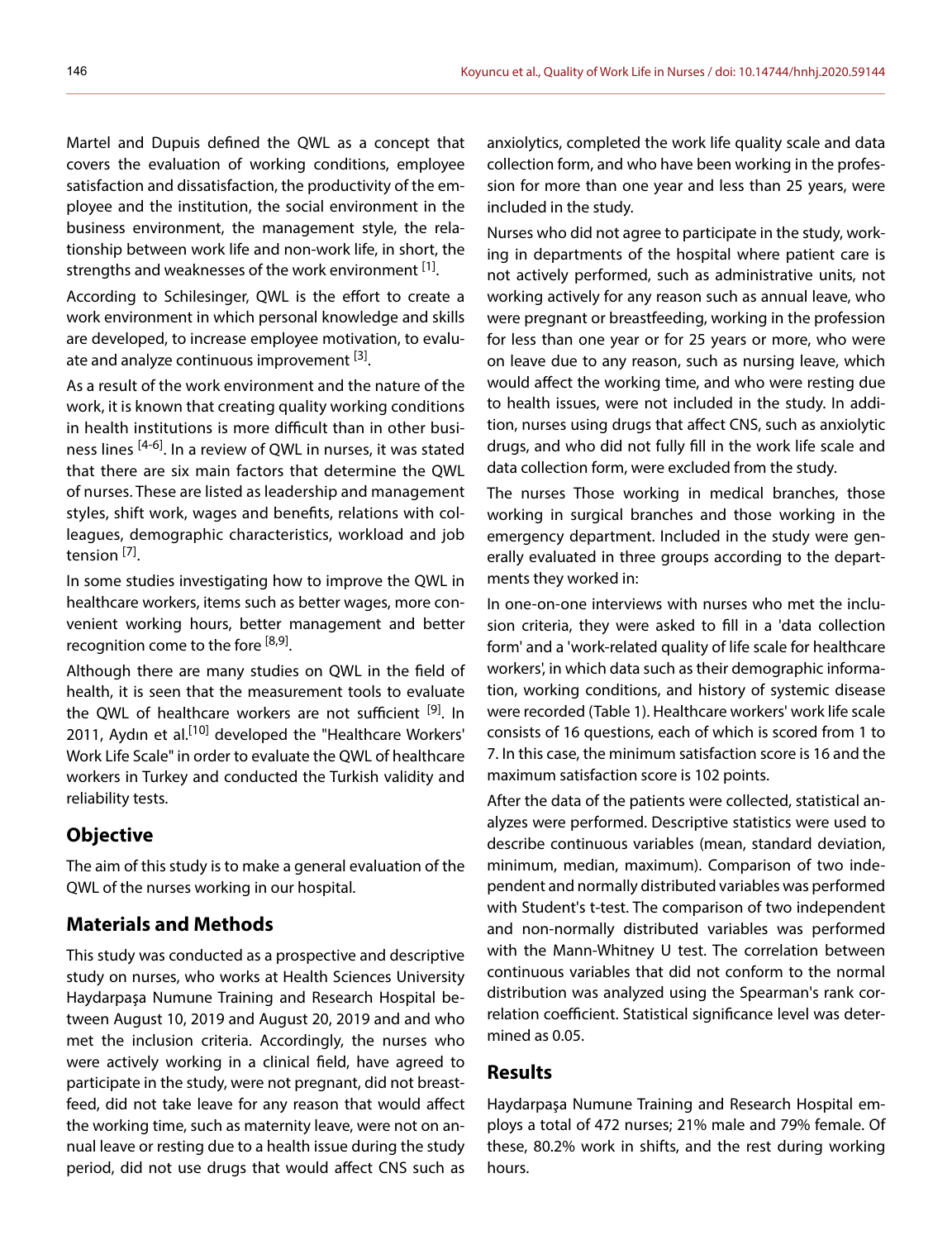| <b>Table 1.</b> Healthcare Worker Work Life Scale                                                        |                |   |                |    |   |   |
|----------------------------------------------------------------------------------------------------------|----------------|---|----------------|----|---|---|
| 1. I feel physically safe in my workplace.                                                               | $\mathcal{P}$  | 3 | 4              | 5  | 6 |   |
| 2. My job provides me with health insurance.                                                             | $\mathcal{P}$  | 3 | 4              | 5  | 6 |   |
| 3. I do my best to stay healthy and fit.                                                                 | 2              | 3 | 4              | 5  | 6 |   |
| 4. I am satisfied with the wage I receive for the work I do.                                             | 2              | 3 | 4              | 5  | 6 |   |
| 5. I think my job at this institution is quaranteed for life.                                            | 2              | 3 | 4              | 5  | 6 |   |
| 6. My job offers good opportunities for my family.                                                       | 2              | 3 | 4              | 5  | 6 |   |
| 7. I have good friends at work.                                                                          | $\mathcal{P}$  | 3 | 4              | 5  | 6 |   |
| 8. I can find enough time to devote to other things in life outside of my work.                          | $\overline{2}$ | 3 | $\overline{4}$ | 5  | 6 |   |
| 9. I feel appreciated in my job at this workplace.                                                       | 2              | 3 | 4              | 5. | 6 |   |
| 10. People at this workplace and/or my colleagues perceive and respect me as a professional in my field. | 2              | 3 | 4              | 5  | 6 |   |
| 11. I think my job allows me to realize my full potential.                                               | $\mathcal{P}$  | 3 | 4              | 5  | 6 |   |
| 12. I think I am fulfilling my potential as an expert in my business line.                               | 2              | 3 | 4              | 5  | 6 | 7 |
| 13. I feel like I'm constantly learning new things that will help me do my job better.                   | 2              | 3 | 4              | 5  | 6 |   |
| 14. My job allows me to strengthen my professional skills.                                               | $\mathcal{P}$  | 3 | 4              | 5  | 6 |   |
| 15. There are many aspects of my job that involve creativity.                                            | $\mathcal{P}$  | 3 | 4              | 5  | 6 |   |
| 16. My job helps me develop my creativity outside of work.                                               | $\mathcal{P}$  | 3 | 4              | 5  | 6 |   |
|                                                                                                          |                |   |                |    |   |   |

Definition: Some statements that measure behaviors related to your Quality of Work Life are given in the scale. What is required of you is to indicate how appropriate these statements are to you and to what extent they reflect your situation. 1 "Absolutely not true", 2 "Not true", 3 "Partly not true", 4 "Neutral", 5 "Partly true", 6 "True", 7 "Absolutely true".

Thirteen nurses on maternity leave, 12 nurses on breastfeeding leave, 9 nurses on rest due to any health issue, 7 pregnant nurses, 6 nurses working in administrative units who did not participate in active patient care, and 19 nurses on annual leave were not included in this study. In addition, 16 nurses who worked for 25 years or more in the profession and 33 nurses who have not completed a full year in the profession, 83 nurses who did not accept to participate in the study, 13 nurses who used drugs that affect the psychological state of the person, such as anxiolytic drugs, and 17 nurses who had missing information in the data collection form or working life scale, were not included in the study. As a result, this study was conducted on a total of 244 nurses, 217 female and 27 male, with an age range of 22-52, mean age of 32.4+7.8, who were suitable for the inclusion criteria.

56.5% of the nurses were married and 43.5% were single. The total QWL according to marital status was 66.4+10.7 in married people and 64.2+11.0 in singles. There was no statistically significant difference between married and single people in terms of QWL (p=0.148).

39.2% of the nurses had an income level of 5000 TL or less, and 60.8% of them had an income level of more than 5000 TL. No statistically significant correlation was found between income level and QWL (p=0.408).

When the existence of a physical complaint was questioned, 62.3% of the nurses had at least one physical com-

plaint. Of the nurses, 41.8% suffered from fatigue, 36.9% from sleep disturbance, 27% from tension and 9.3% from a dyspeptic complaint. Sleep disturbance was the most common complaint with 41.4% in emergency department nurses. This was followed by fatigue with 40.5%.

The proportion of nurses who exercised regularly was 18%. The nurses who exercised most regularly were working in surgical branches with a rate of 21.6%, and the nurses who exercised least regularly were nurses working in medical branches with a rate of 10%. This rate was measured as 20.6% in nurses working in the emergency department. Work life scale scoring did not show a statistically significant difference according to regular exercise/non-exercise status (p=0.372).

The rate of nurses who smoked was 24.6%. This rate was 30.6% in nurses working in the emergency department, 14.3% in medical branches, and 24.3% in surgical branches. There was no statistically significant difference between smoking rates according to the departments that nurses worked (p=0.055).

Healthcare workers' work life scale consists of 16 questions, each of which is scored from 1 to 7. In this case, the minimum satisfaction score is 16 and the maximum satisfaction score is 102 points (Table 1). In this study, the mean satisfaction of nurses was found to be 65.6+11.0. The minimum satisfaction score was 33 and the maximum satisfaction score was 98.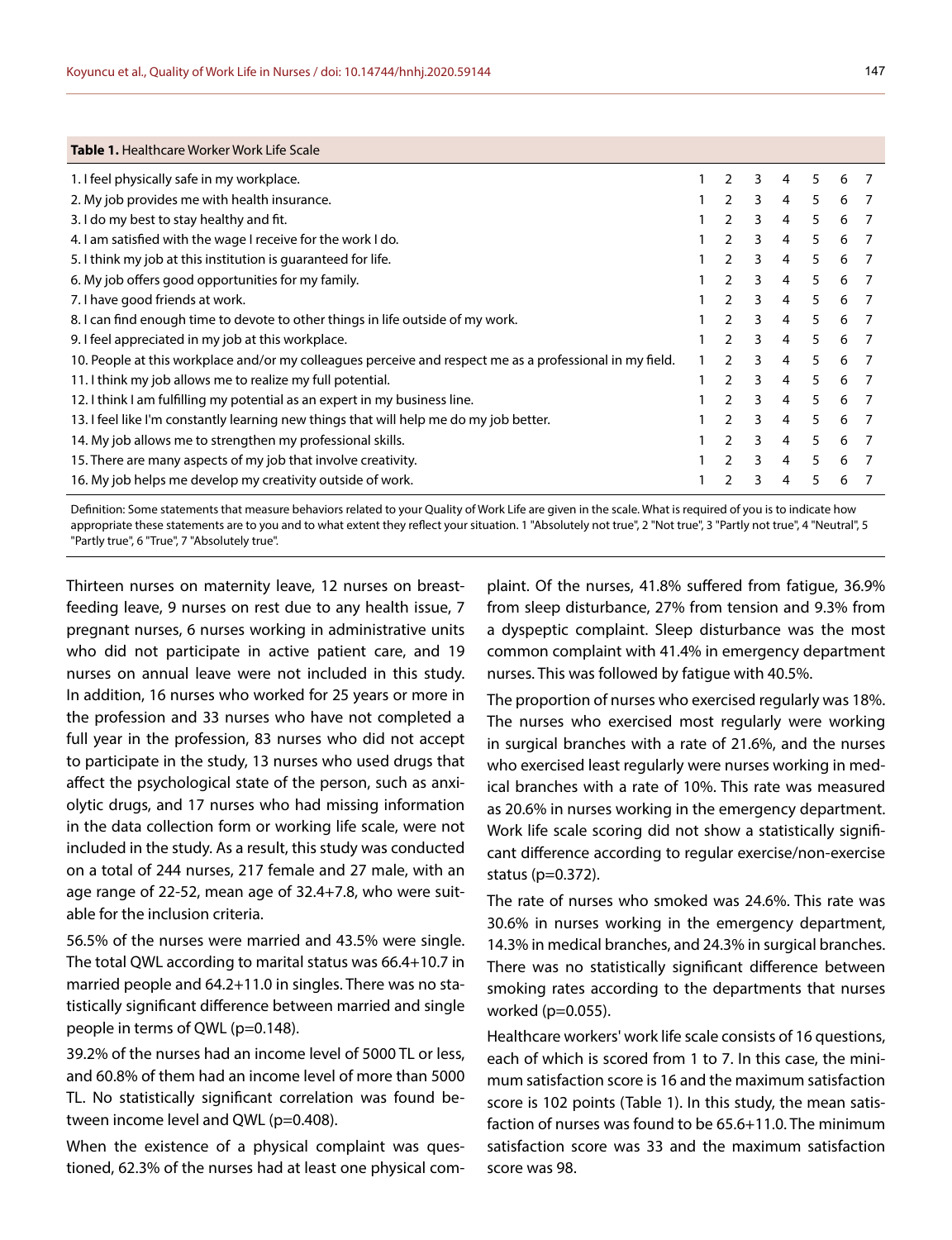When the items in the QWL scale were examined one by one, the item with the highest satisfaction in all branches was the item "my job provides me health insurance". This was followed by the item "I have good friends at work". On the other hand, the item with the lowest satisfaction was the item "I am satisfied with the salary I receive for the work I do". This was followed by the item "I can spare enough time for myself outside of work".

While 82.4% of the nurses participating in our study worked in shifts, 17.6% worked during the normal working hours of the hospital. While the satisfaction rate of nurses working in shifts was measured as 66.3+11.1, this rate was measured as 62.3+10.2 in nurses working during normal working hours. This difference was statistically significant  $(p=0.044)$ .

No statistically significant relationship was found between the correlation between the duration of working in the profession and the QWL score (p=0.741, r\*=0.741). However, there was a statistically significant and weak correlation between age and QWL score (p=0.002, r\*=0.208).

Statistically significant results were obtained between the inter-departmental QWL scores (ANOVA p=0.007). The QWL of nurses working in surgical departments was higher than those working in emergency services (p=0.04) and nurses working in medical branches (p=0.013). There was no statistically significant difference between the QWL of nurses working in the emergency department and those working in medical branches (p=0.940).

#### **Discussion**

It is known that creating quality living conditions in health institutions is more difficult than other business lines. Health services are personalized, complex, variable and often emergent. Healthcare workers constitute a group that has to work outside of normal working hours and days, working under intense stress and pressure. It is reported that there are many factors affecting the quality of work life, such as the difficulties faced by healthcare professionals during working hours and the structure of their relationships with their colleagues and managers [4-6].

In nurses, working conditions become more difficult due to situations that cause work-related stress and tension due to heavy workload, caring for severe and terminally ill patients, and having to provide emotional support to patients and their relatives when necessary. In addition, the inadequacies experienced in the provision of health services and the unbalanced distribution of the service and personnel create tension in the employees. Work-related tension re-

duces the employee's productivity at work, reduces job satisfaction, leads to negative consequences at the institutional level such as going to work late, not coming to work with an excuse or quitting the job completely, and not retaining experienced personnel [5-7].

Bearfield, in a study conducted with 1032 professionals consisting of doctors and nurses in Australia, questioned how the levels of QWL could be improved. Employees replied as better wage, more convenient working hours, better management, better recognition, respectively [8]. In our study, the workers stated that the items with the lowest satisfaction were the wages they received and the time they spared for themselves outside of work.

In a study of 305 nurses (82 male), working in two different hospitals, Güçlü and Kurşun found that men had a higher quality of working life  $[11]$ . Gürses et al.,  $[12]$  on the contrary, reported that women's quality of work life scores were higher than men's. In another study, no significant relationship was found between gender and quality of work life  $[13]$ . In our study, no statistically significant difference was found between the two sexes in terms of quality of work life.

In a few studies examining the relationship between marital status and quality of work life, it is emphasized that the QWL is lower in single people, and it is said that this situation can be attributed to more shifts in single individuals  $[11, 14]$ . In this study, however, no statistically significant difference was found between married and single people in terms of total QWL score.

In a study by Liu et al.,  $[14]$  the job satisfaction score of nurses who worked for five years or less was found to be lower than other groups. In some studies, no relationship was found between the duration of working as a nurse and the QWL <sup>[15, 16]</sup>. In our study, however, there was a statistically significant and weak correlation between age and QWL score (p=0.002). With the result of this study, it can be concluded that the working year affects the quality of work life in different ways.

Güclü et al. <sup>[11]</sup> determined that nurses working in surgical intensive care units had a higher mean score of QWL than other groups. Liu et al.  $[14]$  reported that nurses working in surgical clinics had higher QWL and job satisfaction scores. In this study, the QWL of nurses working in surgical branches was found to be statistically significantly higher than nurses working in both medical branches and emergency department. On the other hand, in some studies, it was stated that the QWL of nurses working in the emergency department was higher <sup>[15]</sup>, and in some studies, no